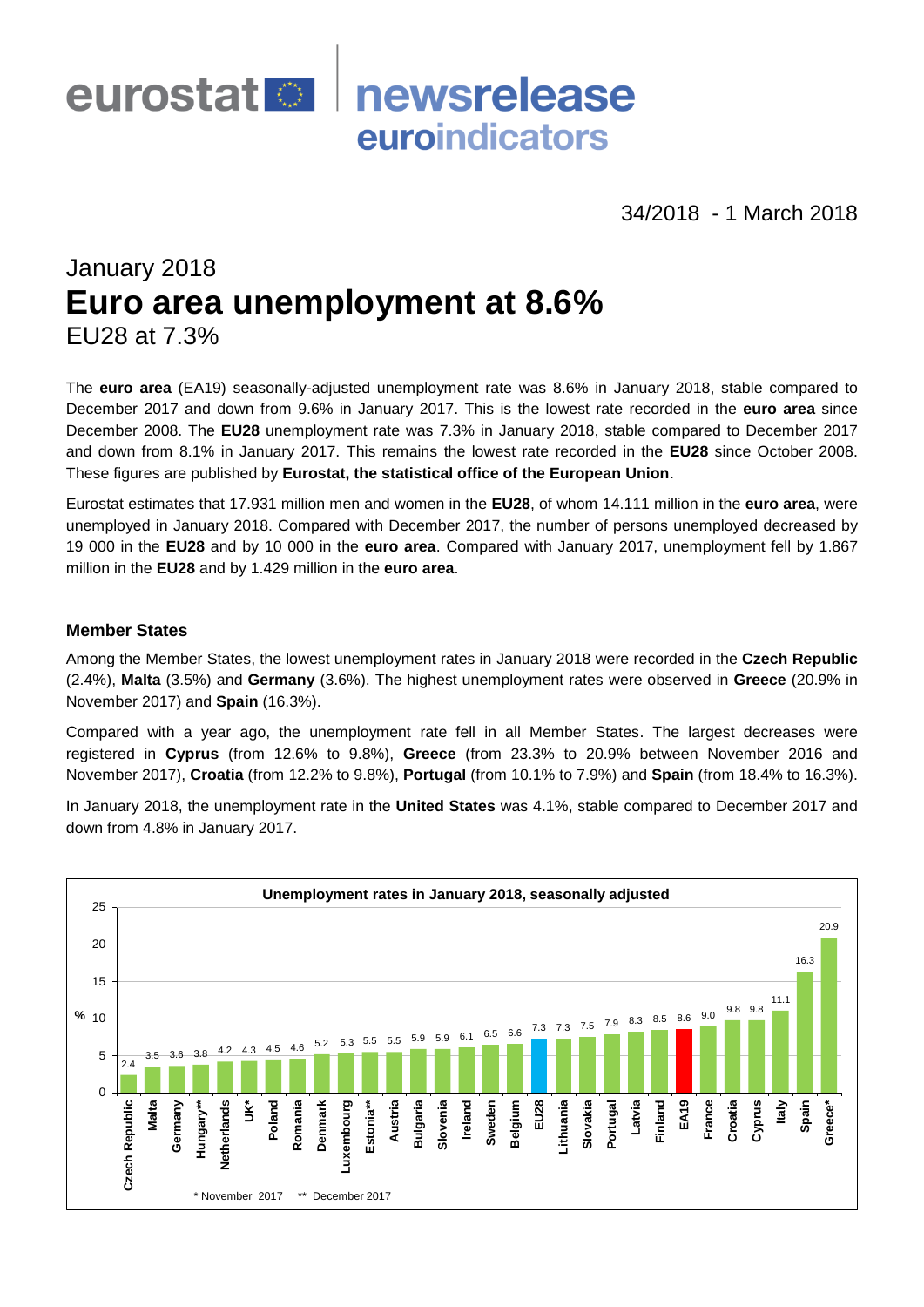# **Youth unemployment**

In January 2018, 3.646 million young persons (under 25) were unemployed in the **EU28**, of whom 2.535 million were in the **euro area**. Compared with January 2017, youth unemployment decreased by 333 000 in the **EU28** and by 280 000 in the **euro area**. In January 2018, the youth unemployment rate was 16.1% in the **EU28** and 17.7% in the **euro area**, compared with 17.6% and 19.9% respectively in January 2017. In January 2018, the lowest rates were observed in the **Czech Republic** (5.8%), **Estonia** (6.5% in December 2017) and **Germany** (6.6%) while the highest were recorded in **Greece** (43.7% in November 2017), **Spain** (36.0%) and **Italy** (31.5%).

## Geographical information

The **euro area (EA19)** includes Belgium, Germany, Estonia, Ireland, Greece, Spain, France, Italy, Cyprus, Latvia, Lithuania, Luxembourg, Malta, the Netherlands, Austria, Portugal, Slovenia, Slovakia and Finland.

The **European Union (EU28)** includes Belgium, Bulgaria, the Czech Republic, Denmark, Germany, Estonia, Ireland, Greece, Spain, France, Croatia, Italy, Cyprus, Latvia, Lithuania, Luxembourg, Hungary, Malta, the Netherlands, Austria, Poland, Portugal, Romania, Slovenia, Slovakia, Finland, Sweden and the United Kingdom.

### Methods and definition

Eurostat produces harmonised unemployment rates for individual EU Member States, the euro area and the EU. These unemployment rates are based on the definition recommended by the International Labour Organisation (ILO). The measurement is based on a harmonised source, the European Union Labour Force Survey (LFS).

Based on the ILO definition, Eurostat defines **unemployed persons** as persons aged 15 to 74 who:

- are without work;
- are available to start work within the next two weeks;
- and have actively sought employment at some time during the previous four weeks.

The **unemployment rate** is the number of people unemployed as a percentage of the labour force.

The **labour force** is the total number of people employed plus unemployed. In this news release unemployment rates are based on employment and unemployment data covering persons aged 15 to 74.

The **youth unemployment rate** is the number of people aged 15 to 24 unemployed as a percentage of the labour force of the same age. Therefore, the youth unemployment rate should not be interpreted as the share of jobless people in the overall youth population.

When data for the most recent month are not available for a Member State, EU and EA aggregates are calculated using the latest data available for that Member State.

#### **Country notes**

Germany, the Netherlands, Austria, Finland, Sweden and Iceland: the trend component is used instead of the more volatile seasonally adjusted data.

Denmark, Estonia, Hungary, Portugal, the United Kingdom and Norway: 3-month moving averages of LFS data are used instead of pure monthly indicators.

## Revisions and timetable

The data in this News Release can be subject to revisions, caused by updates to the seasonally adjusted series whenever new monthly data are added; the inclusion of the most recent LFS data in the calculation process; update of seasonal adjustment models with complete annual data.

Compared with the rates published in News Release [22/2018](http://ec.europa.eu/eurostat/documents/2995521/8631691/3-31012018-BP-EN.pdf/bdc1dbf2-6511-4dc5-ac90-dbadee96f5fb) of 31 January 2018, the December 2017 unemployment has been revised from 8.7% to 8.6% for EA19 and remained unchanged for EU28. Among Member States, the rate has been revised by more than 0.1 percentage points (pp) upwards for Greece, Latvia, Austria and Portugal (all by 0.2 pp, October data for Greece). The unemployment rate has been revised by more than 0.1 pp downwards for Cyprus (by 0.8 pp), Denmark and Lithuania (both by 0.3 pp) as well as France and Luxembourg (both by 0.2 pp).

#### For more information

Eurosta[t website section](http://ec.europa.eu/eurostat/web/lfs/overview) on employment and unemployment Eurosta[t database section](http://ec.europa.eu/eurostat/web/lfs/data/database) on unemployment, including non-seasonally adjusted and trend data Eurosta[t Statistics Explained article](http://ec.europa.eu/eurostat/statistics-explained/index.php/Unemployment_statistics) on unemployment Eurosta[t Statistics Explained article](http://ec.europa.eu/eurostat/statistics-explained/index.php/Youth_unemployment) on youth unemployment Eurosta[t metadata](http://ec.europa.eu/eurostat/cache/metadata/en/une_esms.htm) on adjusted unemployment series Eurostat €-indicator[s release calendar](http://ec.europa.eu/eurostat/news/release-calendar)

> Issued by: **Eurostat Press Office Baiba GRANDOVSKA Tel: +352-4301-32 062 [eurostat-pressoffice@ec.europa.eu](mailto:eurostat-pressoffice@ec.europa.eu)**

> > **www** [ec.europa.eu/eurostat/](http://ec.europa.eu/eurostat/)

For further information on data:

**Boyan GENEV Tel: +352-4301-36 409**

**Hubertus VREESWIJK Tel: +352-4301-34 323 [estat-monthly-unemployment@ec.europa.eu](mailto:ESTAT-monthly-unemployment@ec.europa.eu)**

[EurostatStatistics](http://www.facebook.com/EurostatStatistics) **COLOUST COLOUST COLOUST AND A COLOUST [@EU\\_Eurostat](http://twitter.com/EU_Eurostat)** 

**Media requests**: Eurostat media support / Tel: +352-4301-33 408 / [eurostat-mediasupport@ec.europa.eu](mailto:eurostat-mediasupport@ec.europa.eu)

ec.europa.eu/eurostat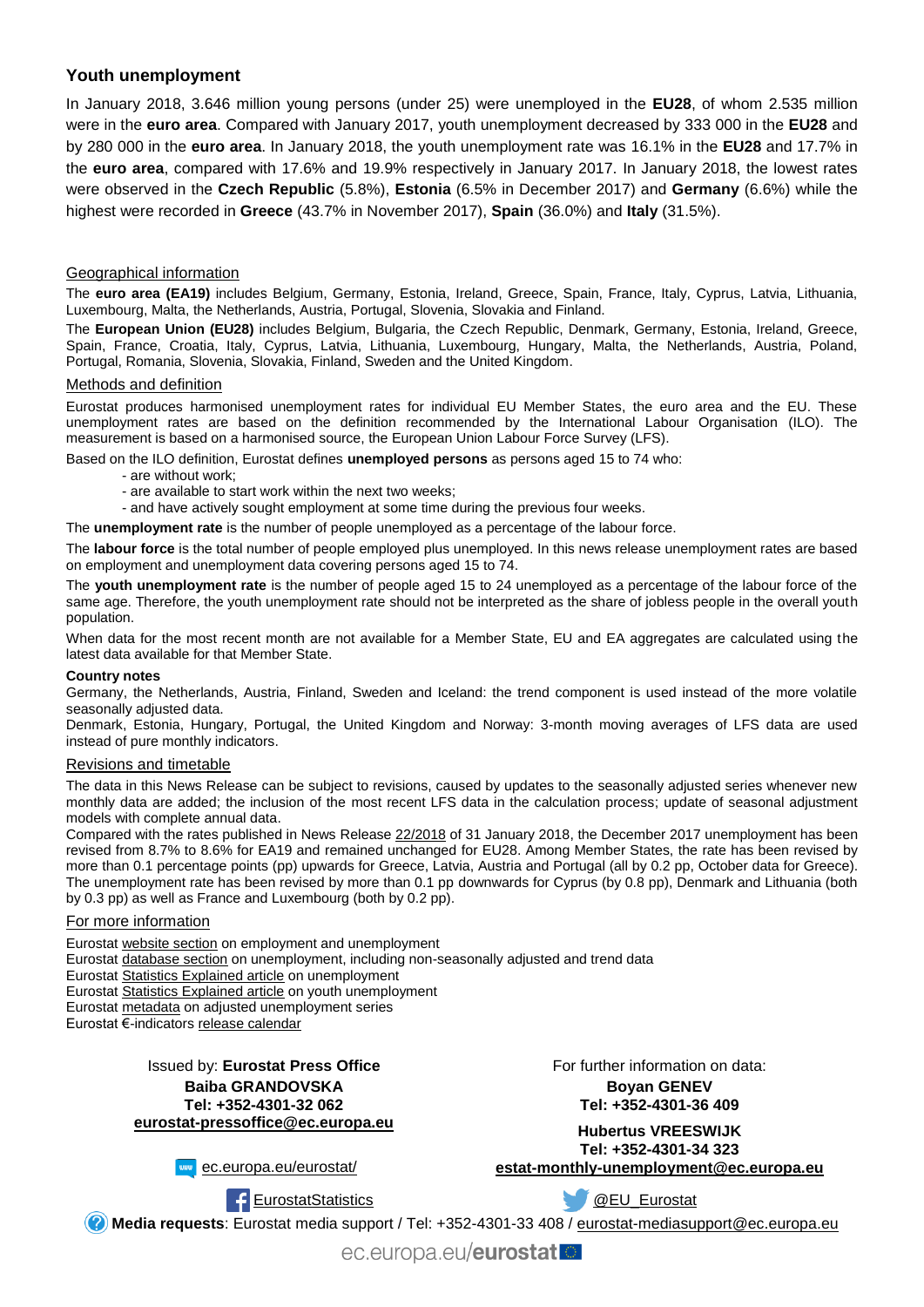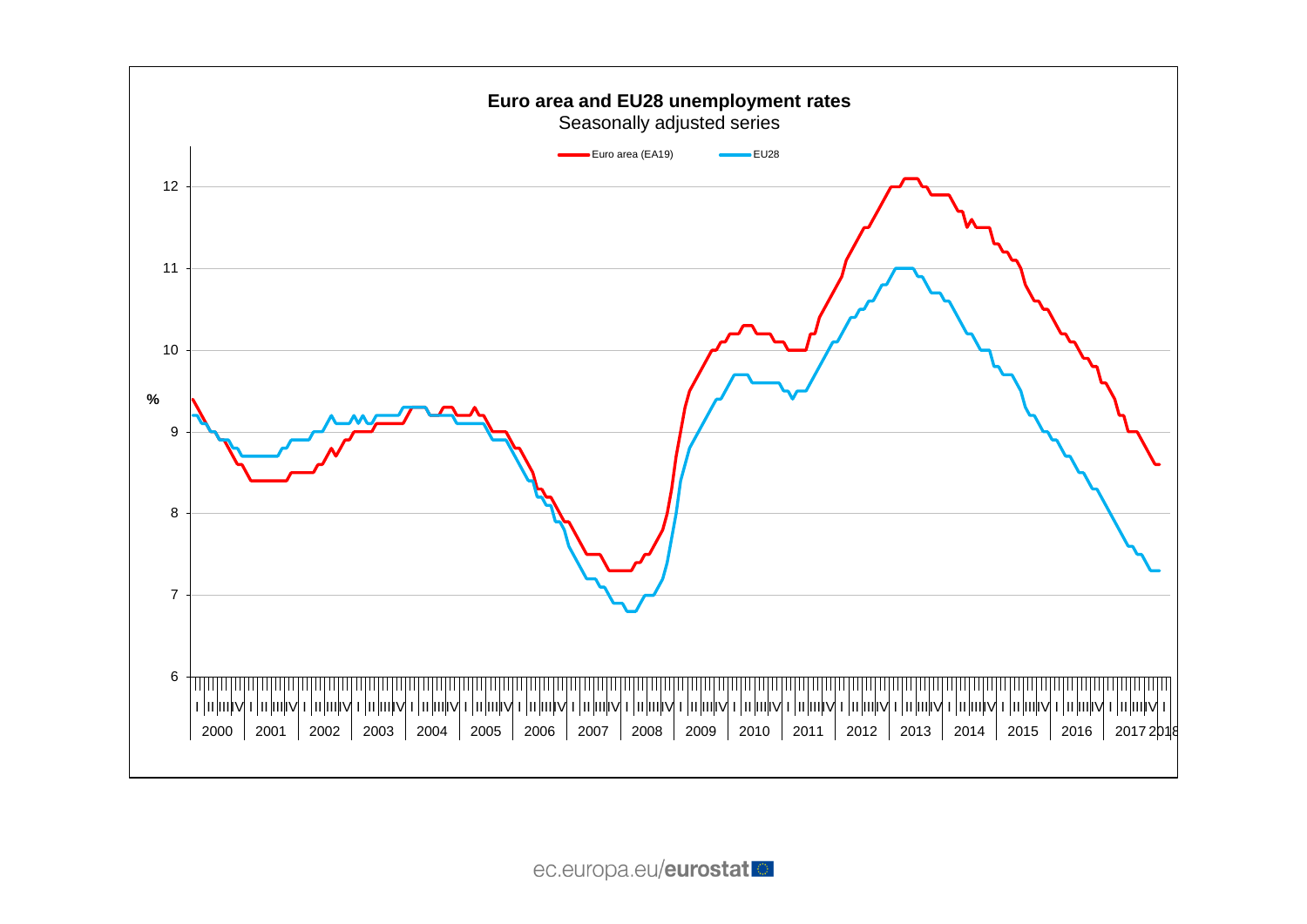# **Seasonally adjusted unemployment, totals**

|                       | Rates (%)     |               |        |        |               |               | Number of persons (in thousands) |                |        |                |  |  |
|-----------------------|---------------|---------------|--------|--------|---------------|---------------|----------------------------------|----------------|--------|----------------|--|--|
|                       | <b>Jan 17</b> | <b>Oct 17</b> | Nov 17 | Dec 17 | <b>Jan 18</b> | <b>Jan 17</b> | Oct 17                           | Nov 17         | Dec 17 | <b>Jan 18</b>  |  |  |
| <b>EA19</b>           | 9.6           | 8.8           | 8.7    | 8.6    | 8.6           | 15 540        | 14 3 64                          | 14 24 3        | 14 121 | 14 111         |  |  |
| <b>EU28</b>           | 8.1           | 7.4           | 7.3    | 7.3    | 7.3           | 19798         | 18 253                           | 18 104         | 17 950 | 17931          |  |  |
| <b>Belgium</b>        | 7.6           | 6.8           | 6.7    | 6.6    | 6.6           | 376           | 343                              | 334            | 331    | 329            |  |  |
| <b>Bulgaria</b>       | 6.6           | 6.1           | 6.1    | 6.1    | 5.9           | 217           | 208                              | 209            | 208    | 204            |  |  |
| <b>Czech Republic</b> | 3.4           | 2.5           | 2.4    | 2.3    | 2.4           | 182           | 136                              | 129            | 126    | 128            |  |  |
| <b>Denmark</b>        | 6.1           | 5.5           | 5.4    | 5.3    | 5.2           | 183           | 165                              | 160            | 157    | 156            |  |  |
| Germany               | 3.9           | 3.7           | 3.6    | 3.6    | 3.6           | 1678          | 1589                             | 1575           | 1561   | 1547           |  |  |
| <b>Estonia</b>        | $6.2**$       | 5.2           | 5.4    | 5.5    |               | $43**$        | 36                               | 38             | 39     |                |  |  |
| Ireland               | 7.4           | 6.5           | 6.4    | 6.2    | 6.1           | 172           | 154                              | 150            | 147    | 144            |  |  |
| Greece                | $23.3*$       | 20.9          | 20.9   |        |               | 1 1 1 5       | 996                              | 996            |        |                |  |  |
| Spain                 | 18.4          | 16.7          | 16.6   | 16.4   | 16.3          | 4 1 8 4       | 3791                             | 3772           | 3744   | 3705           |  |  |
| <b>France</b>         | 9.7           | 9.2           | 9.1    | 9.0    | 9.0           | 2870          | 2738                             | 2693           | 2678   | 2676           |  |  |
| Croatia               | 12.2          | 10.4          | 10.2   | 10.0   | 9.8           | 223           | 189                              | 185            | 180    | 176            |  |  |
| <b>Italy</b>          | 11.7          | 11.1          | 11.1   | 10.9   | 11.1          | 3029          | 2879                             | 2870           | 2818   | 2882           |  |  |
| <b>Cyprus</b>         | 12.6          | 10.1          | 10.3   | 10.3   | 9.8           | 53            | 43                               | 44             | 44     | 42             |  |  |
| Latvia                | 9.4           | 8.3           | 8.3    | 8.3    | 8.3           | 92            | 82                               | 81             | 81     | 82             |  |  |
| Lithuania             | 7.8           | 6.7           | 6.7    | 6.8    | 7.3           | 114           | 97                               | 97             | 99     | 106            |  |  |
| Luxembourg            | 6.0           | 5.4           | 5.4    | 5.4    | 5.3           | 17            | 15                               | 15             | 16     | 15             |  |  |
| <b>Hungary</b>        | $4.3**$       | 4.0           | 3.9    | 3.8    |               | 197**         | 183                              | 180            | 174    |                |  |  |
| <b>Malta</b>          | 4.2           | 3.6           | 3.6    | 3.6    | 3.5           | 9             | $\overline{7}$                   | $\overline{7}$ | 8      | $\overline{7}$ |  |  |
| Netherlands           | 5.3           | 4.5           | 4.4    | 4.4    | 4.2           | 480           | 404                              | 397            | 395    | 380            |  |  |
| <b>Austria</b>        | 5.7           | 5.4           | 5.5    | 5.5    | 5.5           | 254           | 245                              | 248            | 249    | 249            |  |  |
| Poland                | 5.3           | 4.6           | 4.6    | 4.5    | 4.5           | 912           | 797                              | 786            | 778    | 768            |  |  |
| Portugal              | 10.1          | 8.4           | 8.1    | 8.0    | 7.9           | 518           | 435                              | 418            | 412    | 411            |  |  |
| Romania               | 5.1           | 4.7           | 4.8    | 4.6    | 4.6           | 460           | 434                              | 427            | 419    | 424            |  |  |
| <b>Slovenia</b>       | 7.6           | 6.5           | 6.4    | 6.2    | 5.9           | 78            | 67                               | 67             | 65     | 62             |  |  |
| <b>Slovakia</b>       | 8.7           | 7.7           | 7.6    | 7.5    | 7.5           | 241           | 212                              | 208            | 207    | 206            |  |  |
| Finland               | 8.7           | 8.5           | 8.6    | 8.6    | 8.5           | 235           | 232                              | 233            | 233    | 234            |  |  |
| <b>Sweden</b>         | 6.8           | 6.6           | 6.6    | 6.5    | 6.5           | 361           | 357                              | 356            | 354    | 352            |  |  |
| <b>United Kingdom</b> | $4.7*$        | 4.3           | 4.3    |        |               | 1 550*        | 1 4 1 6                          | 1 4 3 6        |        |                |  |  |
| Iceland               | 2.8           | 2.8           | 2.8    | 2.8    | 2.8           | 5             | 6                                | 6              | 6      | 6              |  |  |
| <b>Norway</b>         | $4.4***$      | 4.0           | 4.1    | 4.1    |               | $122**$       | 110                              | 114            | 113    |                |  |  |
| <b>United States</b>  | 4.8           | 4.1           | 4.1    | 4.1    | 4.1           | 7575          | 6510                             | 6642           | 6577   | 6661           |  |  |

The source datasets are available [here](http://appsso.eurostat.ec.europa.eu/nui/show.do?query=BOOKMARK_DS-055624_QID_7A0B24FB_UID_-3F171EB0&layout=TIME,C,X,0;GEO,L,Y,0;S_ADJ,L,Z,0;AGE,L,Z,1;SEX,L,Z,2;UNIT,L,Z,3;INDICATORS,C,Z,4;&zSelection=DS-055624AGE,TOTAL;DS-055624INDICATORS,OBS_FLAG;DS-055624SEX,T;DS-055624S_ADJ,SA;DS-055624UNIT,PC_ACT;&rankName1=AGE_1_2_-1_2&rankName2=INDICATORS_1_2_-1_2&rankName3=SEX_1_2_-1_2&rankName4=S-ADJ_1_2_-1_2&rankName5=UNIT_1_2_0_0&rankName6=TIME_1_0_0_0&rankName7=GEO_1_2_0_1&sortC=ASC_-1_FIRST&rStp=&cStp=&rDCh=&cDCh=&rDM=true&cDM=true&footnes=false&empty=false&wai=false&time_mode=ROLLING&time_most_recent=true&lang=EN&cfo=%23%23%23%2C%23%23%23.%23%23%23) (rates) and here (in 1000 persons).

: Data not available \* November 2016 \*\* December 2016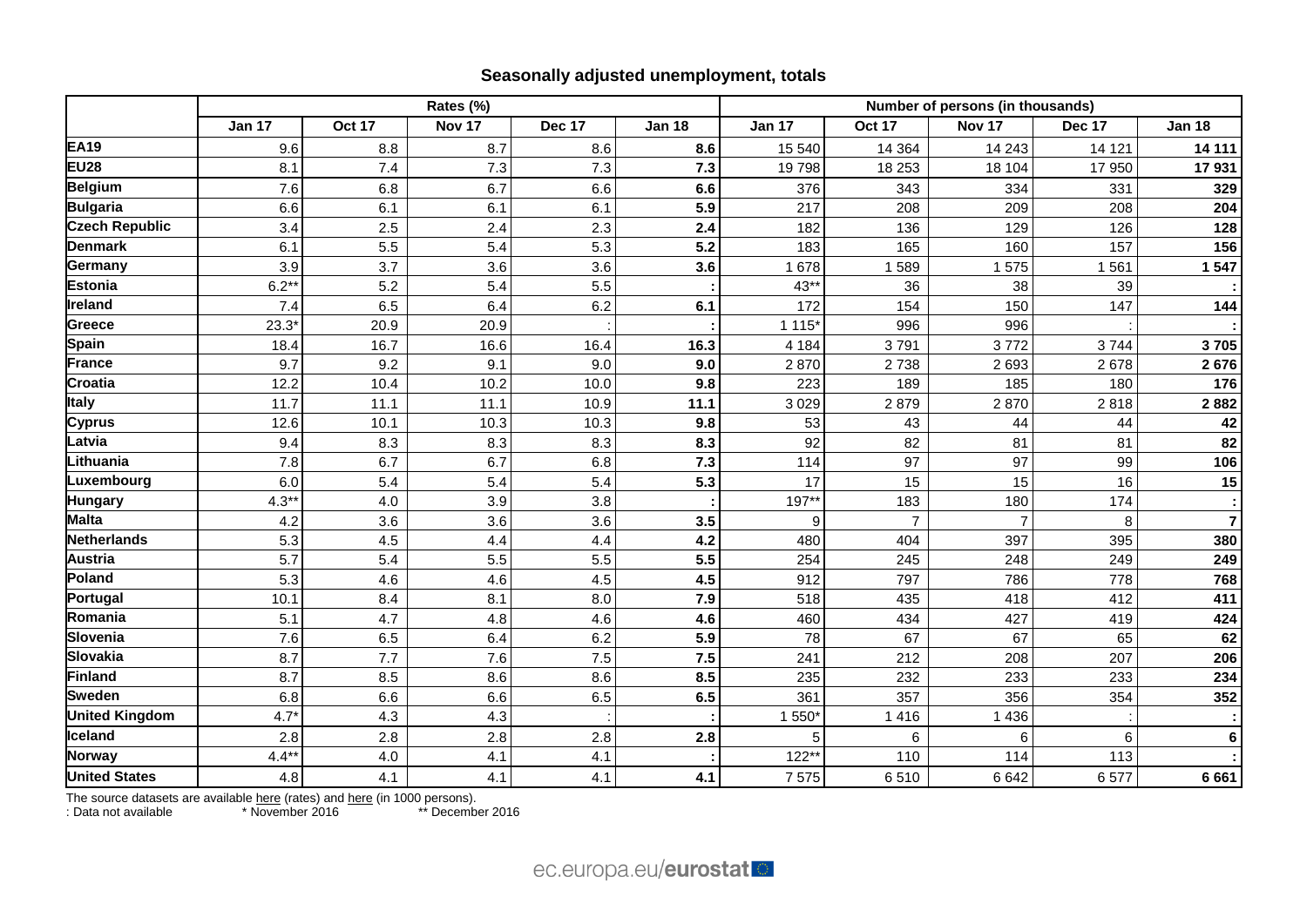|                       | Rates (%)     |         |        |               |               | Number of persons (in thousands) |                |                |                  |                         |
|-----------------------|---------------|---------|--------|---------------|---------------|----------------------------------|----------------|----------------|------------------|-------------------------|
|                       | <b>Jan 17</b> | Oct 17  | Nov 17 | <b>Dec 17</b> | <b>Jan 18</b> | <b>Jan 17</b>                    | <b>Oct 17</b>  | Nov 17         | <b>Dec 17</b>    | <b>Jan 18</b>           |
| <b>EA19</b>           | 19.9          | 18.3    | 18.1   | 17.9          | 17.7          | 2815                             | 2621           | 2 5 8 1        | 2 5 5 4          | 2 5 3 5                 |
| <b>EU28</b>           | 17.6          | 16.5    | 16.4   | 16.3          | 16.1          | 3979                             | 3730           | 3693           | 3672             | 3646                    |
| Belgium               | 21.3          | 16.3    | 16.3   | 16.3          |               | 76                               | 64             | 64             | 64               |                         |
| Bulgaria              | 14.0          | 12.4    | 12.2   | 12.1          | 11.8          | 22                               | 23             | 23             | 24               | 24                      |
| <b>Czech Republic</b> | 8.7           | 6.4     | 5.2    | 5.3           | 5.8           | 28                               | 20             | 16             | 16               | 18                      |
| <b>Denmark</b>        | 12.2          | 10.0    | 9.7    | 10.1          | 10.4          | 57                               | 46             | 45             | 46               | 47                      |
| Germany               | 6.7           | 6.7     | 6.7    | 6.7           | 6.6           | 283                              | 283            | 282            | 280              | 278                     |
| <b>Estonia</b>        | 12.9          | 8.0     | 6.8    | 6.5           |               | 8                                | 5              | $\overline{4}$ | 4                |                         |
| Ireland               | 14.6          | 14.7    | 14.1   | 13.8          | 13.7          | 42                               | 37             | 36             | 35               | 34                      |
| Greece                | 47.5          | 42.0    | 43.7   |               |               | 126                              | 111            | 113            |                  |                         |
| <b>Spain</b>          | 41.5          | 37.6    | 37.1   | 36.8          | 36.0          | 609                              | 573            | 561            | 555              | 546                     |
| France                | 23.2          | 21.9    | 21.7   | 21.7          | 21.7          | 641                              | 615            | 614            | 615              | 618                     |
| <b>Croatia</b>        | 28.7          | 24.5    | 24.5   | 24.5          |               | 49                               | 40             | 40             | 40               |                         |
| <b>Italy</b>          | 37.5          | 34.2    | 33.1   | 32.8          | 31.5          | 582                              | 526            | 510            | 494              | 495                     |
| <b>Cyprus</b>         | 26.4          | $25.1*$ |        |               |               | 9                                | $9*$           |                |                  |                         |
| Latvia                | 19.1          | 17.2    | 17.9   | 18.0          | 17.9          | 13                               | 12             | 12             | 12               | 12                      |
| Lithuania             | 14.5          | 12.9    | 13.0   | 13.4          | 13.8          | 17                               | 14             | 14             | 15               | 15                      |
| Luxembourg            | 17.0          | 13.9    | 14.1   | 14.4          | 14.1          |                                  | 3              | 3              | $\mathbf{3}$     | $\overline{\mathbf{3}}$ |
| <b>Hungary</b>        | 10.9          | 10.6    | 10.5   | 10.7          |               | 37                               | 35             | 35             | 35               |                         |
| <b>Malta</b>          | 11.2          | 9.5     | 9.5    | 10.0          | 10.0          |                                  | $\overline{2}$ | $\overline{2}$ | 3                | $\mathbf 3$             |
| <b>Netherlands</b>    | 9.8           | 7.9     | 7.8    | 8.0           | 7.4           | 139                              | 114            | 112            | 116              | 108                     |
| <b>Austria</b>        | 10.4          | 9.7     | 10.0   | 9.5           | 9.4           | 57                               | 51             | 53             | 50               | 49                      |
| Poland                | 14.6          | 14.8    | 14.7   | 14.5          | 14.1          | 199                              | 195            | 194            | 192              | 188                     |
| Portugal              | 25.4          | 24.6    | 22.8   | 22.2          | 22.2          | 93                               | 93             | 86             | 82               | 82                      |
| Romania               | 19.1          | $16.8*$ |        |               |               | 118                              | $107*$         |                |                  |                         |
| <b>Slovenia</b>       | 10.9          | 12.1    | 12.1   | 12.1          |               | 8                                | 10             | 10             | 10               |                         |
| <b>Slovakia</b>       | 19.5          | 17.8    | 17.3   | 17.1          | 17.1          | 40                               | 35             | 34             | 33               | 33                      |
| Finland               | 20.2          | 19.2    | 19.0   | 18.8          | 18.7          | 66                               | 63             | 63             | 63               | 62                      |
| <b>Sweden</b>         | 17.8          | 17.2    | 17.5   | 17.2          | 16.9          | 114                              | 110            | 110            | 109              | 108                     |
| <b>United Kingdom</b> | 12.2          | 12.2    | 12.4   |               |               | 538                              | 519            | 525            |                  |                         |
| Iceland               | 7.0           | 7.6     | 7.4    | 7.3           | $7.1$         |                                  | $\overline{c}$ | $\overline{2}$ | $\boldsymbol{2}$ | $\boldsymbol{2}$        |
| <b>Norway</b>         | 9.9           | 10.1    | 9.9    | 9.4           |               | 35                               | 37             | 36             | 34               |                         |

The source datasets are available [here](http://appsso.eurostat.ec.europa.eu/nui/show.do?query=BOOKMARK_DS-055624_QID_5DCA03A6_UID_-3F171EB0&layout=TIME,C,X,0;GEO,L,Y,0;S_ADJ,L,Z,0;AGE,L,Z,1;SEX,L,Z,2;UNIT,L,Z,3;INDICATORS,C,Z,4;&zSelection=DS-055624AGE,TOTAL;DS-055624INDICATORS,OBS_FLAG;DS-055624SEX,T;DS-055624S_ADJ,SA;DS-055624UNIT,THS_PER;&rankName1=AGE_1_2_-1_2&rankName2=INDICATORS_1_2_-1_2&rankName3=SEX_1_2_-1_2&rankName4=S-ADJ_1_2_-1_2&rankName5=UNIT_1_2_0_0&rankName6=TIME_1_0_0_0&rankName7=GEO_1_2_0_1&sortC=ASC_-1_FIRST&rStp=&cStp=&rDCh=&cDCh=&rDM=true&cDM=true&footnes=false&empty=false&wai=false&time_mode=ROLLING&time_most_recent=true&lang=EN&cfo=%23%23%23%2C%23%23%23.%23%23%23) (rates) and here (in 1000 persons).

: Data not available \* Q3 2017 data

Belgium, Croatia, Cyprus, Romania and Slovenia: quarterly data